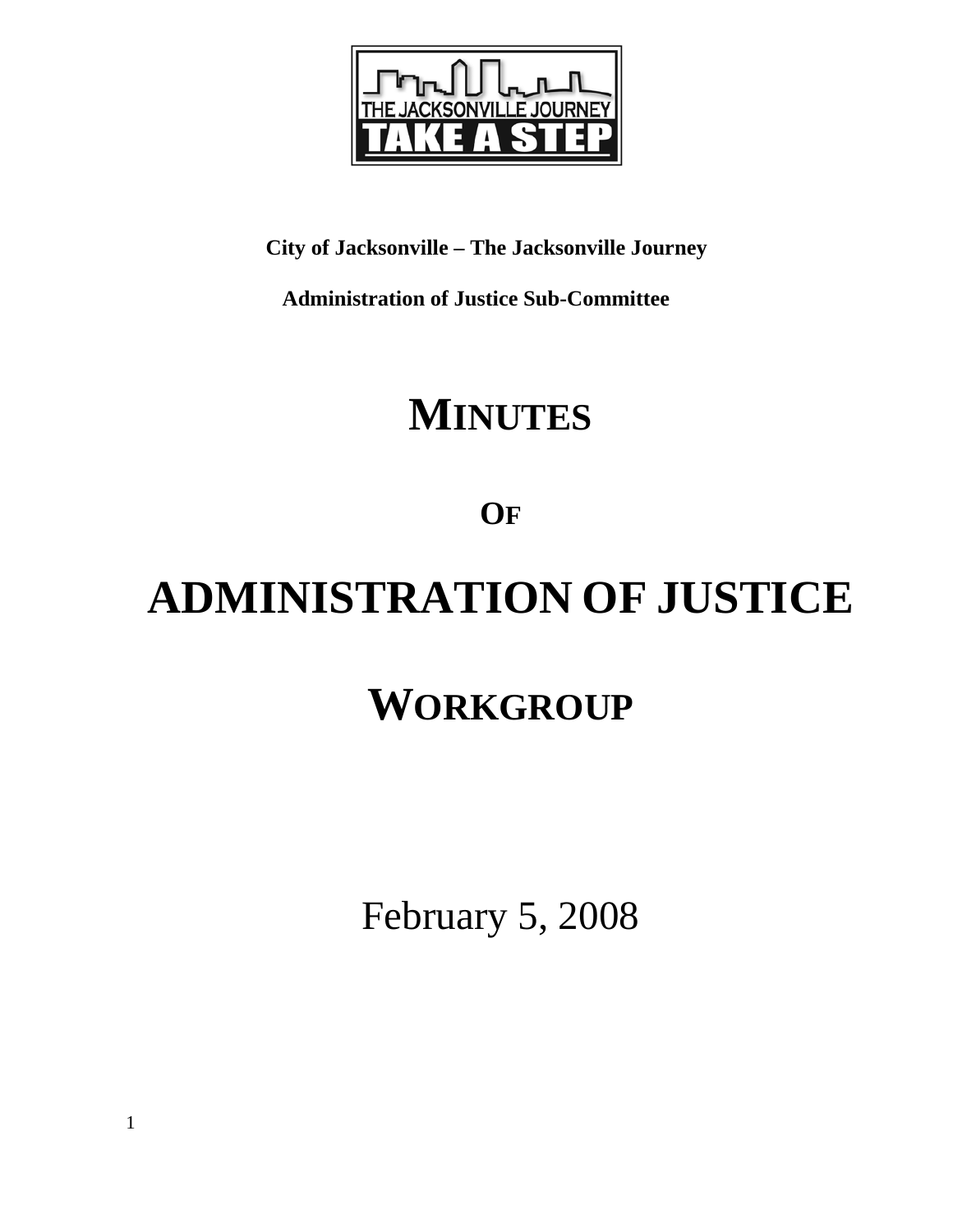### **The Jacksonville Journey – Administration of Justice**

#### **Workgroup**

#### **February 5, 2008**

#### **4:00 p.m.**

**PROCEEDINGS before the Jacksonville Journey – Administration of Justice Workgroup taken on Tuesday, February 5, 2008, Edward Ball Building, 8th Floor – 214 N. Hogan Street, Jacksonville, Duval County, Florida commencing at approximately 4:00 p.m.** 

**Administration of Justice Sub-Committee** 

**John Jolly, Chair Frank Mackesy, Member Michael Weinstein, Member Howard Maltz, City of Jacksonville Staff Representative**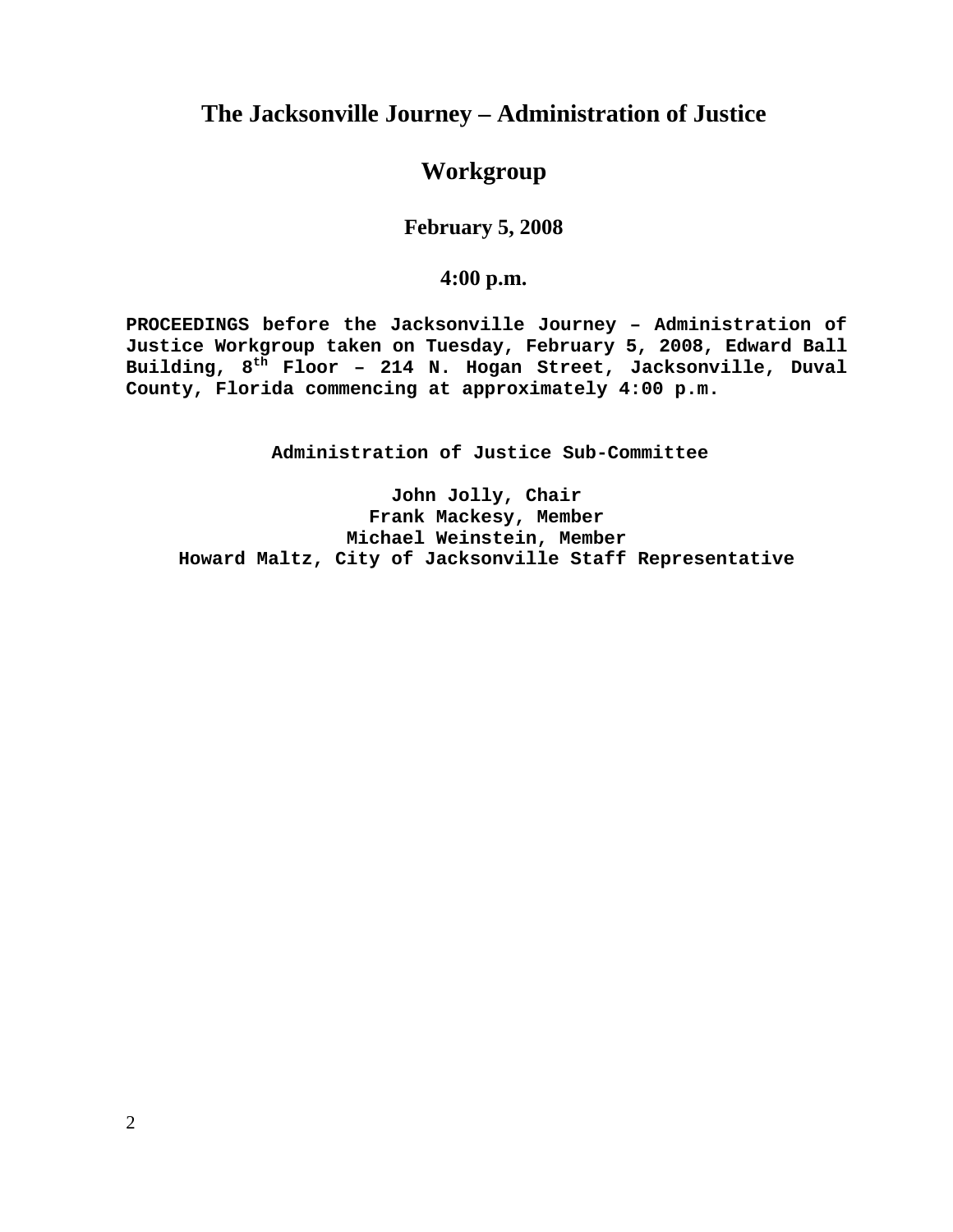#### **APPEARANCES**

#### **COMMITTEE CHAIR & MEMBERS:**

JOHN JOLLY, Chair FRANK MACKESY, Member MICHAEL WEINSTEIN, Member

**PROFESSIONAL STAFF:** HOWARD MATLZ, Office of General Counsel

**STAFF:**  RENEE STOLTZ

**GUEST SPEAKERS:**  Mark Caliel, State Attorney's Office Assistant Chief Rick Graham, Jacksonville Sheriff's Office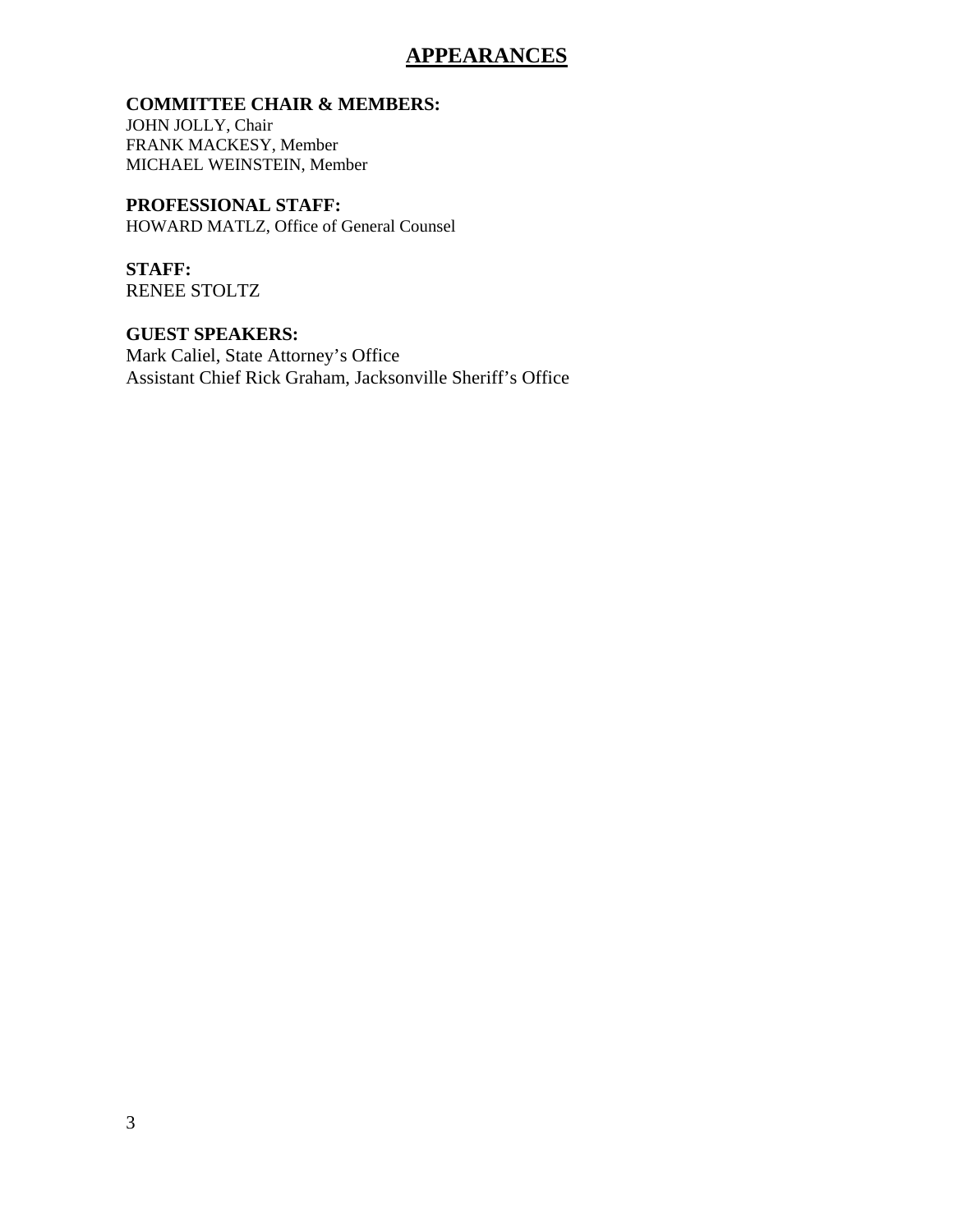February 5, 2008

Administration of Justice 4:00 p.m.

**Call to Order and Comments.** Chairman Jolly called the meeting to order at approximately 4:15 p.m.

Due to scheduling matters, Chairman Jolly suggested, and committee members agreed, to change the beginning time for the Administration of Justice Subcommittee meetings to 4:15 p.m.

1. Approval of Minutes. Mr. Mackesy moved to approve the minutes from the January 22, 2008 meeting, seconded by Mr. Weinstein. All members approved said minutes.

**2. Purpose of Meeting.** Mr. Jolly began the meeting by introducing guest speakers, Mark Caliel of the Duval County State Attorney's Office (SAO) and Assistant Chief Rick Graham of the Jacksonville Sheriff's Office (JSO). Mr. Jolly gave a brief synopsis of the January 22, 2008 meeting for Mr. Caliel and Mr. Graham, identifying the information that committee members were seeking from them.

Mr. Graham began discussion of the "Operation Safe Streets" (OSS) initiative. Mr. Graham serves as the Assistant Chief of the Crimes Against Persons division of the Jacksonville Sheriff's Office and is the Incident Commander of OSS. Mr. Graham provided information concerning the development of OSS, which evolved out of the Violent Crime Task Force that was formed in 2004 in response to a significant increase in violent crime on the eastside of Jacksonville. The Violent Crime Task Force was

4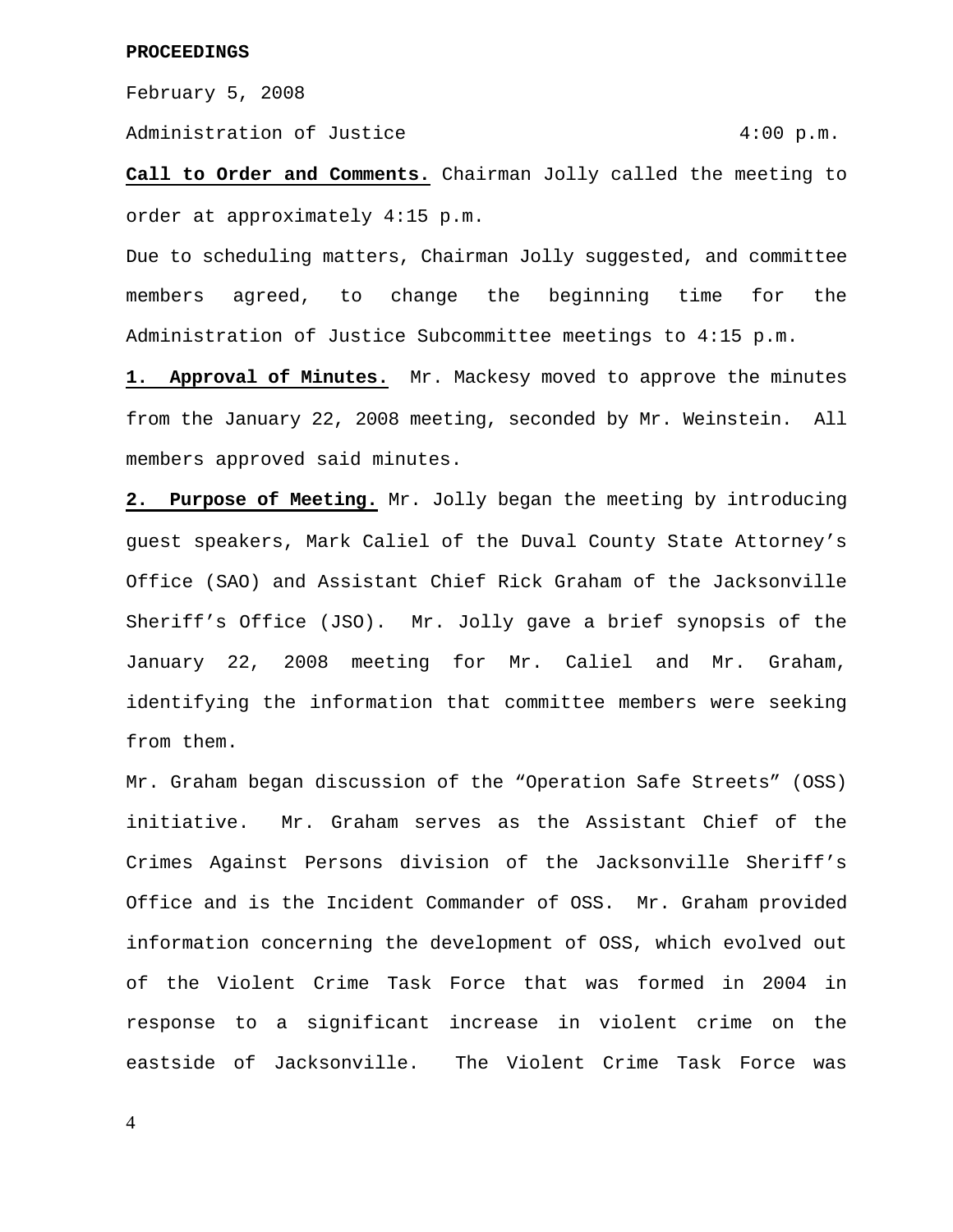successful in removing offenders from the streets. Mr. Mackesy offered that six criminal organizations were eliminated, of which approximately 42 unsolved murders were attributed to, as a result of the work of the Violent Crime Task Force. The JSO, in conjunction with the SAO and state and federal law enforcement agencies, began organization of OSS following an increase in murders in the city during the month of January, 2006. OSS was publicly announced on May 15, 2006.

As part of the OSS initiative, areas of the city were identified based on gun-related violence, incidents of illegal gun possessions, and location of violent criminals. Additionally, a "watch list" of the most violent offenders in the city was compiled based upon a number of criteria including prior contacts with the police and criminal history.

5 Mr. Caliel offered information concerning the development of the prosecution team that works in conjunction with OSS. Mr. Caliel and another Division Chief level ASA personally prosecute the most violent OSS cases, and manage a team of prosecutors who work on other OSS cases in addition to their other duties. Mr. Caliel confirmed that there is a process in place with JSO to notify the SAO when an offender is on the "watch list" enters the system. A discussion was held as to the effects of sentencing guidelines and statutory mandatory minimum sentences on offenders in the criminal justice system in Duval County. Mr. Caliel opined that the judiciary in Duval County appears to support the OSS initiative in that offenders are receiving longer jail or prison sentences. Mr. Caliel advised that there is coordination with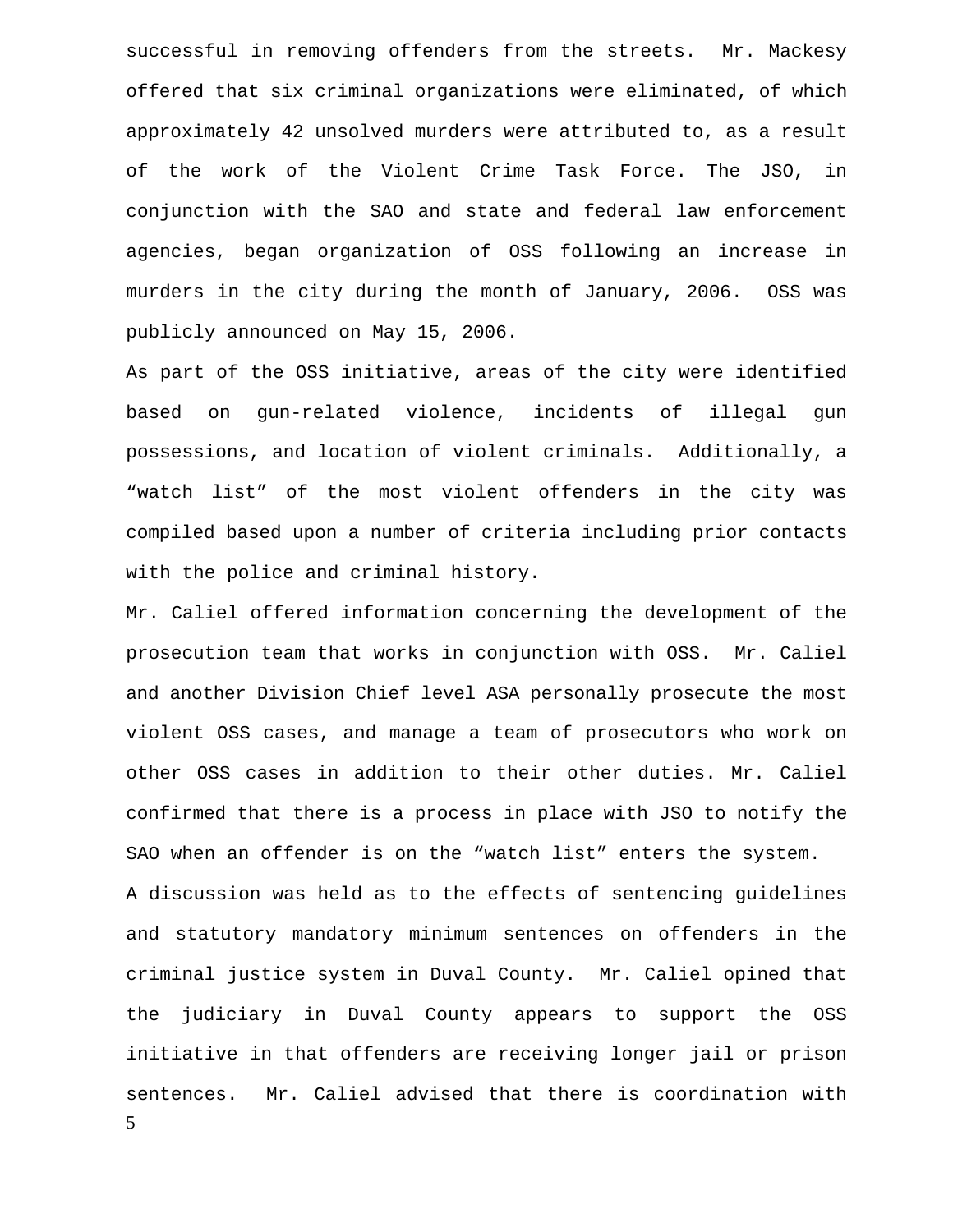federal prosecutors when an offender could potentially be charged under either state or federal law to determine which jurisdiction could result in the most lengthy sentence. The offender is then prosecuted accordingly in an effort to remove that individual from the streets for as long as possible.

Mr. Jolly posed the question to Mr. Graham and Mr. Caliel as to whether additional SAO resources would benefit the OSS initiative. Mr. Graham, Mr. Caliel and Mr. Mackesy voiced agreement that additional SAO resources would greatly enhance the work that is being done by OSS. Mr. Caliel discussed the large caseloads being handled by the SAO, and agreed that additional prosecutors working directly with OSS would be beneficial.

Mr. Caliel advised that, since its inception in May of 2006, OSS has resulted in prosecution of roughly 200 cases, approximately 90 of which are currently active.

Following the presentations of Mr. Graham and Mr. Caliel, Mr. Maltz provided additional statistical information to the Committee which had been requested at the conclusion of the January 22, 2008 meeting, including JSO organizational chart, rated capacity for JSO corrections facilities, average daily inmate populations for JSO facilities, data concerning unsentenced inmates, data concerning inmates in Duval County who have been charged with murder, SAO organizational chart, and data concerning the number of people admitted to prison by county.

6 A discussion followed concerning the information provided regarding inmates currently being held in JSO correctional facilities which have been charged with murder but have yet to be